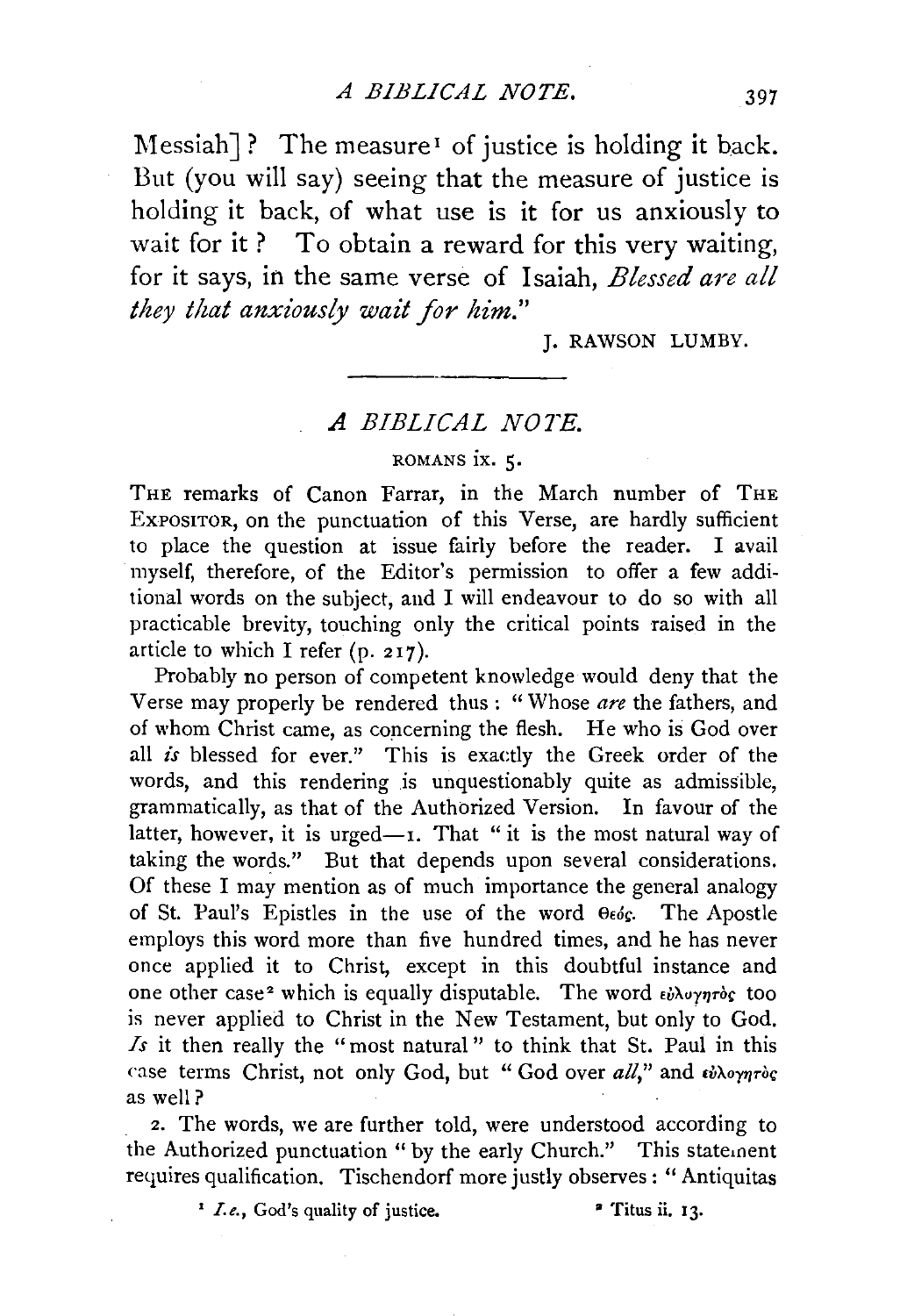## *A BIBLICAL NOTE.*

Christiana luculenter etiam testatur verba *o wv E7ri,* &c., non cuin *o Xp1crroi;* conjungenda esse ;" and in illustration of this he quotes two passages from Eusebius, which shew that the words were not uniformly or exclusively applied to Christ. But yet, granting that the Authorized punctuation is that of the ancient Church, still the ancient Church, or rather the Fathers who represent it, were not infallible. With their minds preoccupied with the Logos idea, they could scarcely fail to apply the Verse in that way. But how little value should, in some cases, be attributed to the testimony of the Fathers, Canon Farrar has himself, in this very article, given us the opportunity of judging. He admits, in so many words, that "even the Fathers are often led by theological prejudice to insincere handling of the word of God" (p. 205). In truth, these ancient writers are too often uncritical and credulous; and it is clear that their authority in a question of this kind may be disregarded, provided always that sufficient grounds exist (as in the present case) for disregarding it.

3. It is urged that these words are not a doxology, because of the position of the word  $\epsilon \lambda_o$ <sub>*nrosi*</sub>. This too may be granted, although doxologies may be found in the Septuagint in which, as here, that word does not stand at the beginning of the sentence. Nevertheless, the words clearly form what may be termed a doxological expression, such as we may find in Romans i. 25, *rov Krigavra*, of *igriv εύλογnroc* είς τους αιώνας, and in 2 Corinthians xi. 31, ο Θεος, ... ο ών εύλογ*nroc eic rove diwvae*. These two cases are closely parallel to the words now under notice, and they are introduced in exactly the same incidental and parenthetical manner.

Of the evidence of the Manuscripts Canon Farrar observes that " in most uncials there is no punctuation worth speaking of." This is scarcely correct of the uncials in general, and it is far from an adequate account of the Manuscript evidence on this Verse in particular, although it is less meagre and strangely wrong than Dr. Liddon's assertion, that "two cursive Manuscripts of the twelfth century are the first" that have a stop after  $\sigma \acute{a} \rho \kappa a$ .<sup>1</sup> The fact is that of the four most ancient uncials-Aleph, A, B, C-the latter three  $\cdot$ *have* the stop, leaving the following words to be read as a separate sentence. A is in the British Museum, where it is easily to be seen. It will be found that the Manuscript has not only a stop, but a small space to make room for it, both space and stop evidently *a prima* 

1 Bamplon Lecture, vi. iv, 2, Note u.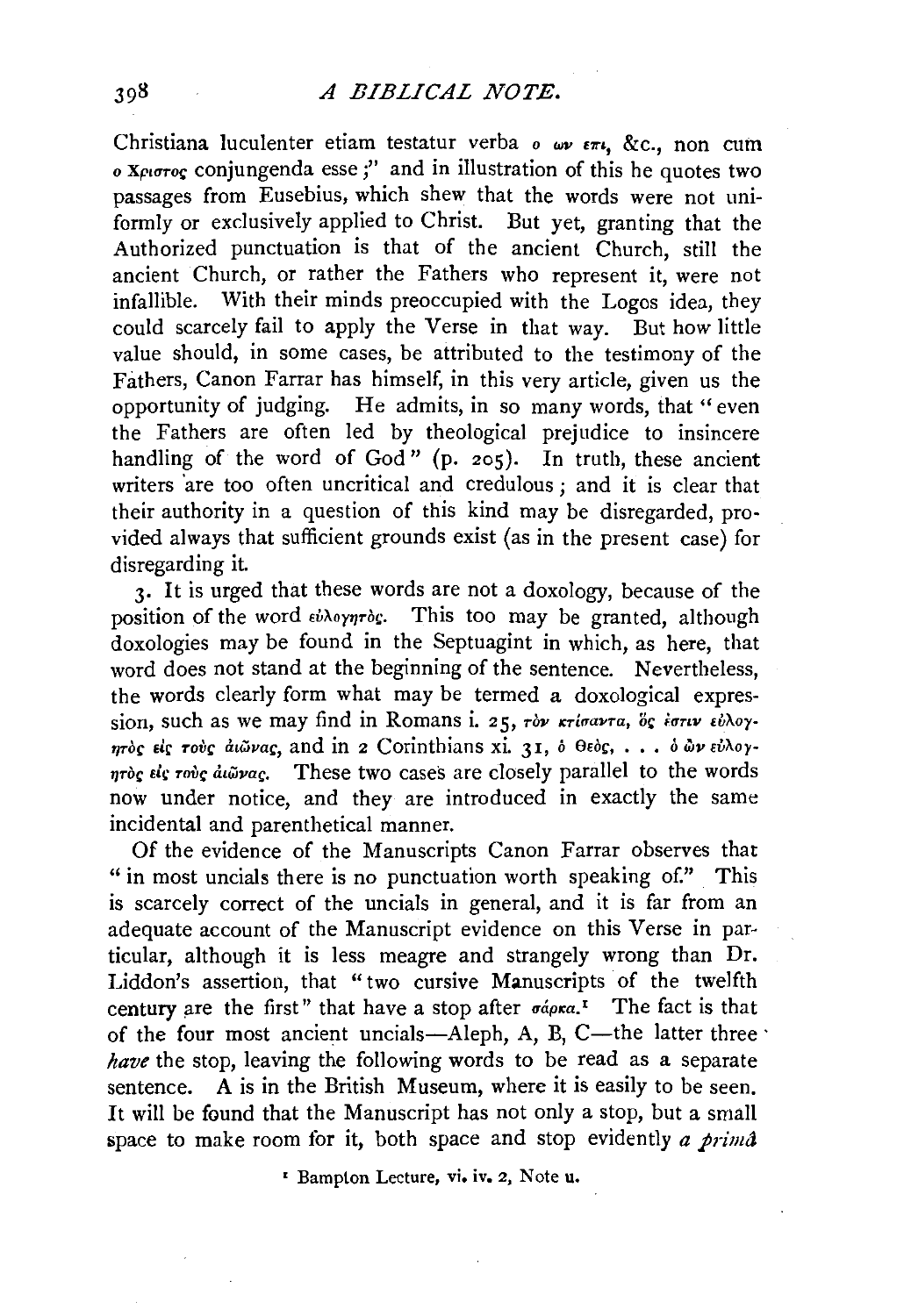*manu.* B (Vaticanus) I have twice had the opportunity of inspecting, having obtained access to the Manuscript mainly for the purpose of looking at this passage. There is a stop, but no space. This has never been noted, so far as I am aware, in the critical editions, nor is the point given in the *facsimile* edition of Vercellone and Cozza. But the stop is there, nevertheless, exactly the same in appearance as that found after the word  $du\nu$  at the end of the Verse. Whether it is from the first hand or not, I do not venture to say. In C (in the *Bibliothèque Nationale*, at Paris) there is a space with the little cross which frequently stands for a stop in that Manuscript. In the same library there is another Manuscript, D, of Paul's Ep stles (Claromontanus), of the sixth century. In this there is a space after  $\sigma \phi_{\mu} \sigma$ , that is to say, the stichometrical line terminates with this word, as though the writer intended the succeeding words to be separately taken-in other words, virtually recognizing the stop. Of Aleph I only know that the *facsimile* published by Tischendorf has no stop; but this is scarcely conclusive against its presence, inasmuch as it may have escaped the editor's notice, as in A and B, of which Tischendorf expressly, but incorrectly, says that they have no stop. Assuming, however, that Aleph is without the point, still it remains true that three, perhaps fom: (D), of the five oldest and most important uncial Manuscripts contain the stop.<sup> $r$ </sup> This fact, taken along with other evidence for the same conclusion, ought, I submit, to be regarded as settling the question of punctuation. The division (and rendering) of the Verse given by Professor Jowett in his "Epistles of St. Paul" is, therefore, correct. And he, I need searcely add, has here but followed the example of the most eminent . modern authorities, including Winer, Meyer, Lachmann, Davidson, Tischendorf, and many more. .

The most recent English Commentator on this Epistle, Dr. Sanday (in Bishop Ellicott's *Commentary),* thus fairly sums up his observations on the question which  $I$  have discussed. "Weighing the whole of the arguments against each other, the *data* do not seem to be sufficient to warrant a positive and dogmatic conclusion either way. The application to our Lord appears perhaps a little the more probable of the two. More than this cannot be said." I venture to ask, Can even so much as this be said, with a due regard to all the foregoing considerations ? G. VANCE SMITH.

<sup>1</sup> Tischendorf notes also L and some cursives.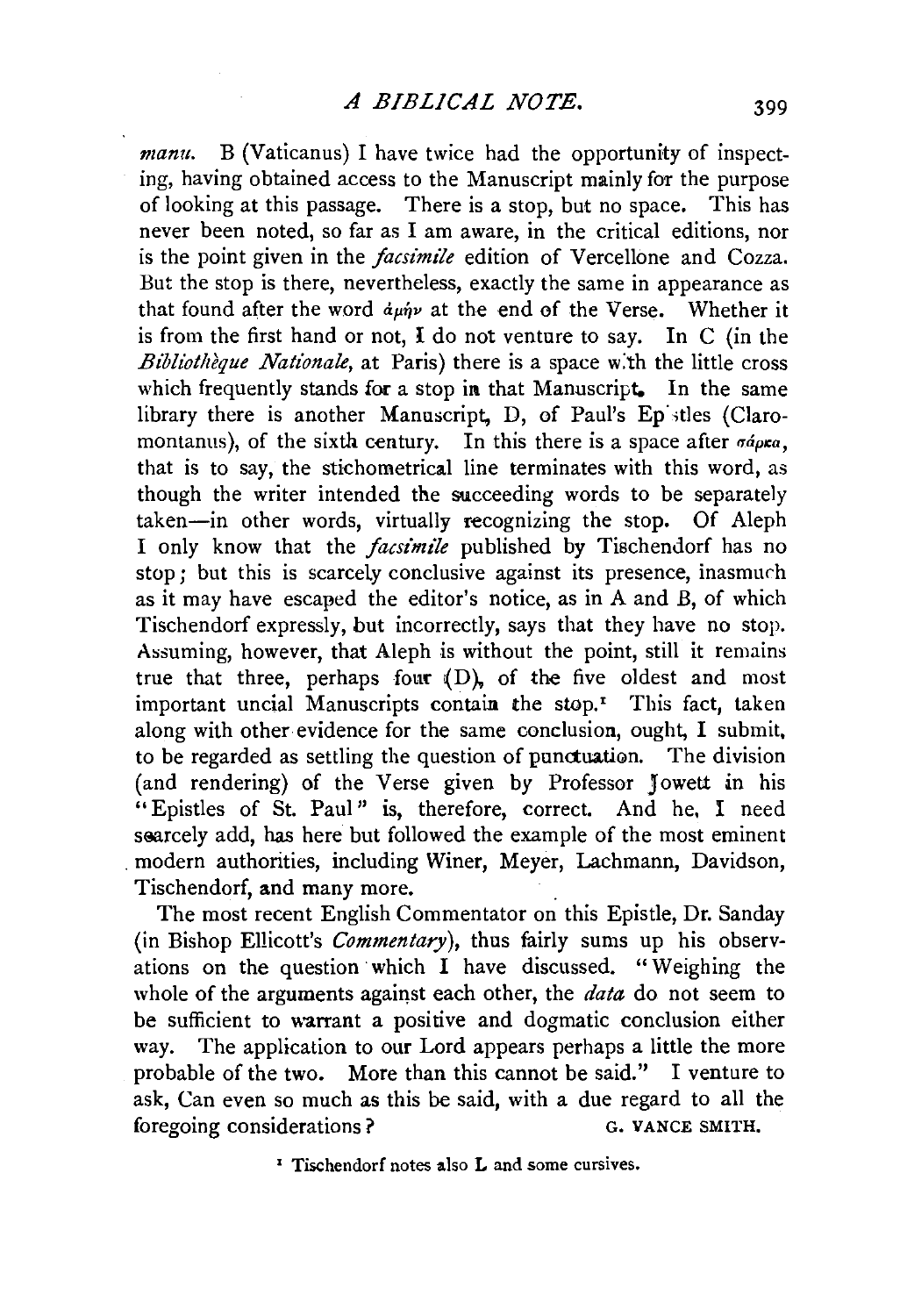I think that any one who will look back to my brief remarks on Romans ix.  $\zeta$ , will see that I did not speak at all so dogmatically. or confidently as Dr. Vance Smith's criticism seems to imply; nor can I see that he at all shakes what I said.

1. I said that I believed the view of our English Version to be correct "because it is the most natural way of taking the words." To this Dr. Vance Smith makes a theological objection which I had myself anticipated. But the whole context shews that I was only referring to the most natural *order* of *the words, and congruity with the context.* 

*a.* As to the *0trder* of *the words,* let the reader judge. If the view of the English Version be right, the passage runs-" Who are Israelites, whose is the adoption, and the Shechinah, and the covenants," &c.;  $\ldots$  "whose are the fathers, and of whom is the Christ after the flesh, who is over all, God blessed for ever. Not as though the word of God had failed."

If Dr. V. Smith and the authorities which he follows be right, the passage runs-"Who are Israelites," &c.; . . . "of whom is the Christ after the flesh. God over all is blessed for ever. Not as though the word of God had failed."

Why this abrupt doxology at the very threshold of the argument, bursting into praise in the midst of a most sad argument, " changing an elegy into a hymn"? Why the perfectly superfluous  $\omega v$ , unless the reference be to Him who has just been mentioned?

*13. As to the context,* does not the express limitation, "Christ *after the flesh,"* naturally lead to the antithesis which recognizes his Divine nature?

But Dr. Smith makes three objections.  $(1)$  St. Paul never applies *0Eoi;* to Christ, unless he does so here, and in Titus ii. I 3, which is also disputed.

On this point Dr. Smith will see some remarks in my next paper, written before I saw his objection. Supposing his objection to pass unchallenged, we assert quite fearlessly that our Lord's full Divinity is found implicitly and explicitly asserted in every single Epistle of St. Paul, as well as writ large in the Epistles of the Second Imprisonment and the Pastoral Epistles. With  $\bar{I}$  Thessalonians iii.  $\bar{I}$   $\bar{I}$  : Philippians ii. 6; Colossians i. 15; ii. 9; 1 Corinthians iv.  $4-6$ ; 2 Corinthians xiii. 14; Ephesians v. 27, &c., before us, who can have one moment's doubt that St. Paul would hesitate to speak of Christ as God?

( 2) But *ivXoyqroi;* is never applied to Christ, only to God.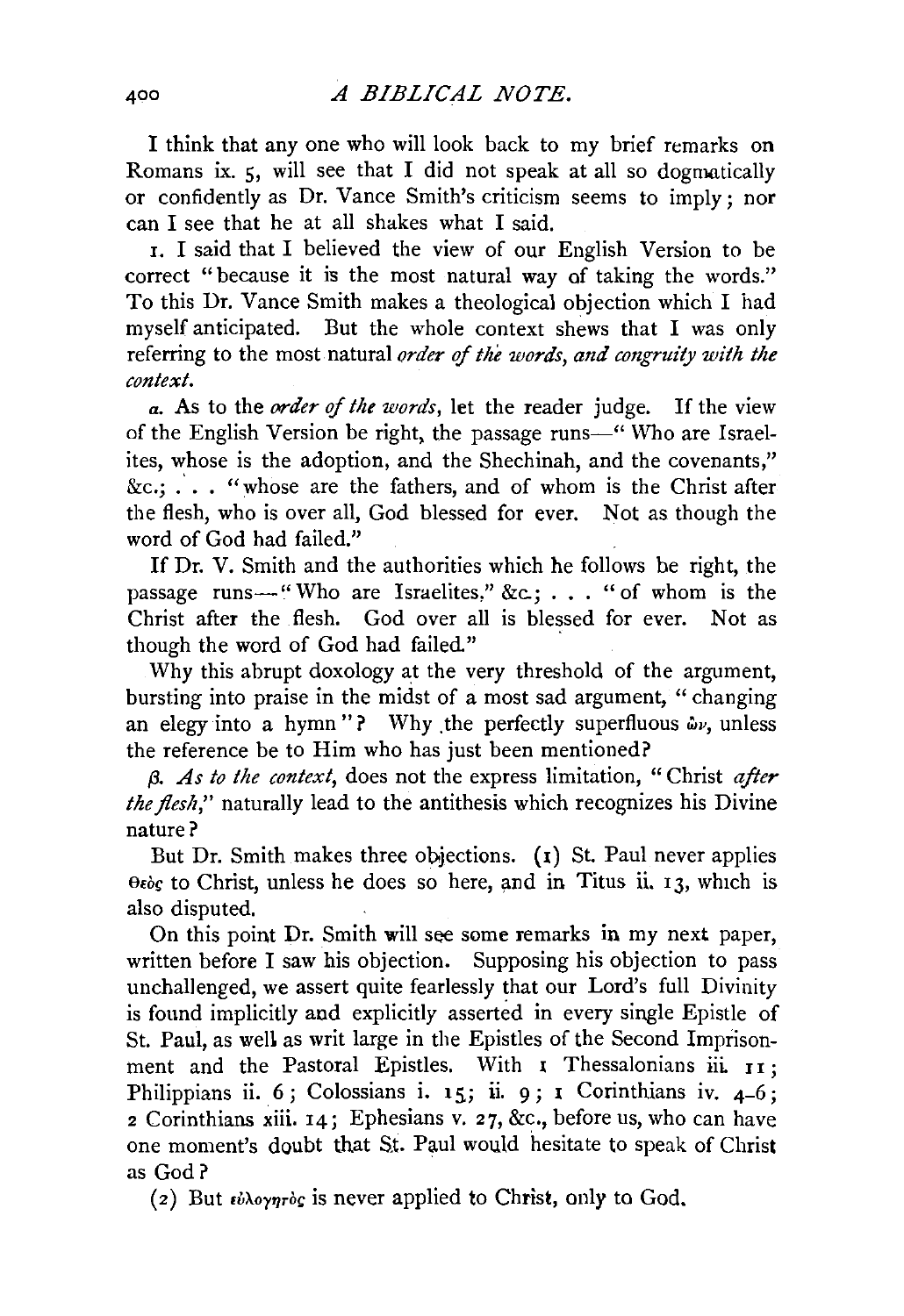Why should not Christ be called "blessed"? Why should such a *hapax legomenon* be rejected on this ground, any more than the *hapax legomenon* "spirit of Jesus," which is now all but universally received in Acts xvi. 7 ?

(3) But Christ is here called "God *over all."* 

Why not? Is not "over all" the conception of Isaiah ix. 7; Daniel vii. 13, 14; Matthew xxviii. 18; Ephesians i. 20-23; 1 Peter iii. 22; Hebrews i. 8, &c.? The verse is probably an allusion to Psalm lxviii. 19 (LXX.) ; *and* if *in* Ephesians iv. 8 *St. Paul quotes the previous verse* ef *this Psalm and applies it to Christ,* does it not at once become probable that he refers *this* verse to Christ also ? If so, the *"over all"* is at once accounted for by the reference to the rebels in the Psalmist's words. It is in fact an express allusion to the *unbelieving 'fews*. So far from telling against the application to Christ, the addition *"over all"* distinctly favours it

2. I said that the clause was applied to Christ by the early Church.

Dr. Smith says that this "requires qualification." I did not say that it was so applied by *every single writer* of the early Church; but it is so applied by St. Athanasius, St. Gregory of Nyssa, St. Cyril, St. Irenæus, Tertullian, Origen, St. Cyprian, Epiphanius, St. Chrysostom, Theodoret, Theophylact, CEcumenius, St. Augustine, St. Hilary, and Novatian. Bishop Wordsworth - a very high patristic authoritysays that *"the entire body* ef *ancient interpreters* agree in applying these words to Christ." Tholuck says that *the early writers all. favoured it*, with the single exception of Theodore of Mopsuestia, but it is not certain that even he is an exception, and Tischendorf seems to have been misled by Wetstein. Meyer, who takes Dr. Smith's view, says, "So keine Väter."

When Dr. Smith says that the authority of the Fathers is not *decisive,* he says what every one, of course, admits.

3. Dr. Smith admits that in New Testament doxologies  $\epsilon b \lambda o \gamma \eta \tau o g$ *is never found in the beginning* ef *a sentence, as it is here;* but he says that such "doxologies " may be found in the LXX. Here, then, he claims in his own doctrinal favour a New Testament *hapax legomenon*  which in his first argument he rejects. And when he speaks of " doxologies" in the LXX, are there more than the one in Psalm lxviii. 19, a passage which (as we have seen) St. Paul directly refers to Christ?<sup>1</sup> The position of *εύλογητός* in Romans i. 25; 2 Corinthians xi. 31, in no wise helps him; and Socinus was so struck with

' Passages where the verb is supplied are beside the point. In thirty passages of the LXX.  $\epsilon \dot{\nu} \lambda o \gamma \eta \tau o \zeta$  stands first.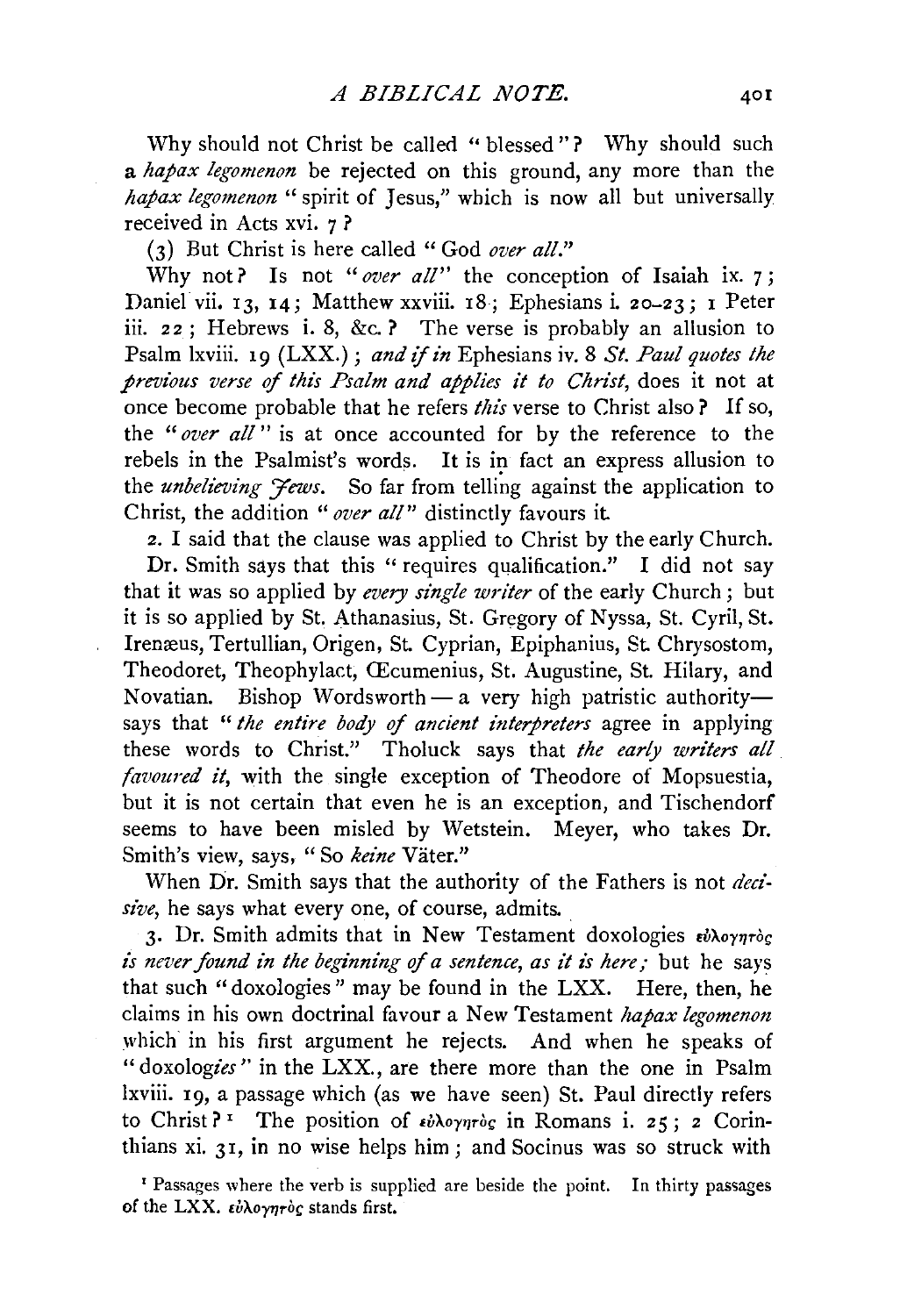the fact *that in doxologies εύλογητός normally precedes* Θεός, as to be forced, with true candour, to change his view of the passage. Moreover, Dr. Smith's reference to Romans i. 25; 2 Corinthians xi. 3 r, goes against him, for in those passages St. Paul does indeed call God *•ll'l..oyqToc Eic roh alwvac,* but he never adds ei(; *rove alwvac* in *doxologies,* unless he does so in this passage. The exceptional addition perhaps emphasizes the exceptional application.

4. Dr. Smith says it is " scarcely correct" to say that "in most cials there is no punctuation worth speaking of." All that I uncials there is no punctuation worth speaking of." meant by this was that the punctuation of the uncials is exceedingly simple, and in many instances of dubious authenticity; that in  $\boldsymbol{\kappa}$  the single point for punctuation is often absent for pages together; that in  $\overline{A}$ ,  $\overline{B}$ ,  $\overline{C}$ , the only punctuation is a single point, and in  $\overline{B}$  it has been doubted whether it is ever *prima manu*; that in  $F$ ,  $\Delta$ ,  $G$ ,  $N$ ,  $\&c$ , the points are often omitted; and that it must often be exceedingly uncertain whether the punctuation is original or subsequently added.

These facts will, I think, be found to be sufficiently attested, though I have never studied the uncials personally. Tischendorf says: " Antiquissimi codices ..• eo rarius solent interpuncti esse quo sunt vetustiores."

As for the uncials in this passage, I followed the authority of Tischendorf and others, who imply that there is no stop at  $\kappa a \tau \dot{a} \sigma \dot{a} \rho \kappa a$ in  $\aleph$ , A, B, &c. Dr. Smith says that A has a stop, "evidently" (?) *a prima manu;* that B has a stop, though he cannot pretend to say that it is original; and that there is a little space after *ociptea* at the end of a line in D (which does not seem to me very important). But even accepting these conclusions (which in the teeth of patristic evidence it is difficult to do) as a proof that the doxological view of the verse was very early accepted, they do not, I think, counterbalance the weight of the arguments on the other side.

Lastly, I had come to the very same conclusion as that which Dr. Smith approves in Dr. Sanday, only that I had said that I personally believed the reference of the clause to be to Christ, while Dr. Sanday says that " the application to our Lord appears perhaps a little the more probable of the two." a little the more probable of the two."

I have been asked to offer some remarks on Dr. Smith's " Note," and I do so, though I am not sure that there is very much for me to say. The particulars which Dr. Vance Smith adduces as to the punctuation of the four great uncials are interesting, but add quite infinite-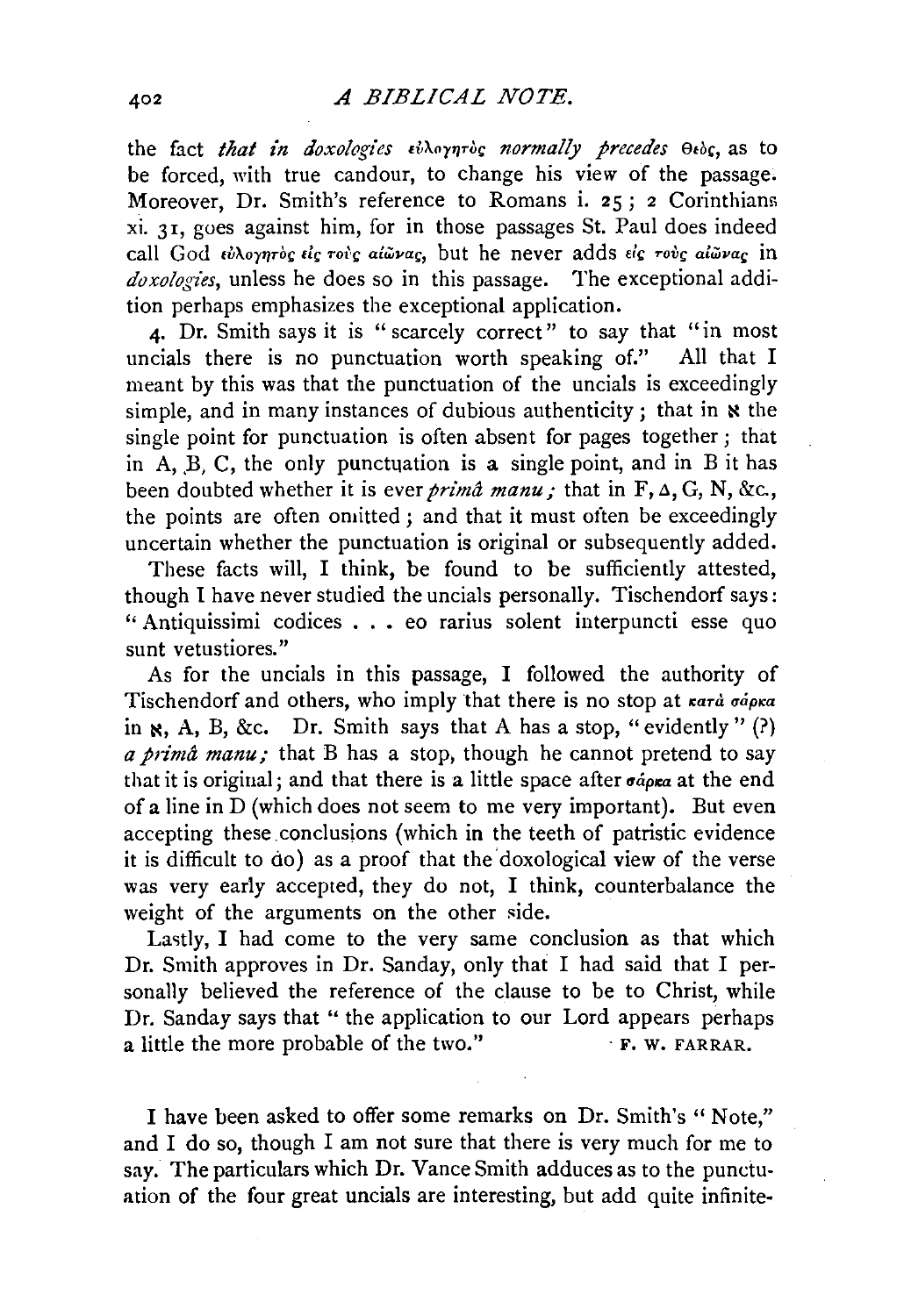simally to the weight of the reasoning on the side for which they are quoted. There seems to be a general consent of the best authorities on these matters that very few of the stops in the three oldest MSS., the Vatican, Sinaitic, and Codex Ephraemi, were inserted by the original scribe. In regard to B, the most important of these, there is a presumption from what Dr. Vance Smith says that it was not originally intended to place any stop after  $\sigma \phi \rho \kappa a$ . It is the custom of the writer of this MS. to leave a slight break at the end of a sentence, and from the fact of his not having done so in this instance, it would be fair to infer that he did not suppose the sentence to be finished. It would need, however, something more than a second-hand acquaint· ance with the MS., which is all that I possess, to know what degree of probability is to be attached *to* this point. Tischendorf is such a careful observer, that I should imagine his statement respecting Codices Vaticanus and Sinaiticus not to be based upon a mistake, but to be intended *(sub silentio)* to be taken as referring to the first hand. He makes indeed the same statement in regard to A, where it would conflict directly with what has been observed by Dr. Vance Smith. How to reconcile the two statements I do not know, as I am not in a position to test the accuracy of either personally. It may only be worth noting that Tischendorf is quoting evidence *against* the view which he himself holds, which is the same as that maintained by Dr. Vance Smith.

However these points may be, Dr. Vance Smith has cutthe ground away from under his own feet when he endeavours to rest an argument upon them. It is important to remember that the evidence of the MSS. in matters of punctuation, *where ii represents a tradition at all, represents a much younger and less authoritative tradition than in regard to the text.* There can hardly be a doubt that the apostolic autographs were written *entirely wi'thout* punctuation or division of any kind. If then the presence of a stop can be traced up as far back as the fourth century A.D. (which in the present case is very doubtful), even then it will rest not by any means upon a primitive tradition, but only upon the opinion of a nameless scribe, and the value of that opinion Dr. Vance Smith's own remarks tend to reduce quite to a minimum. In the first place it would be strange if, as it would seem that we were intended to suppose, the great majority of patristic writers were on one side and the majority of scribes (whose works those writers used) were upon the other. But, waiving this, if the evidence of the Fathers is, as Dr. Vance Smith thinks, worth but little, that of the scribes must surely be worth still less. Dr.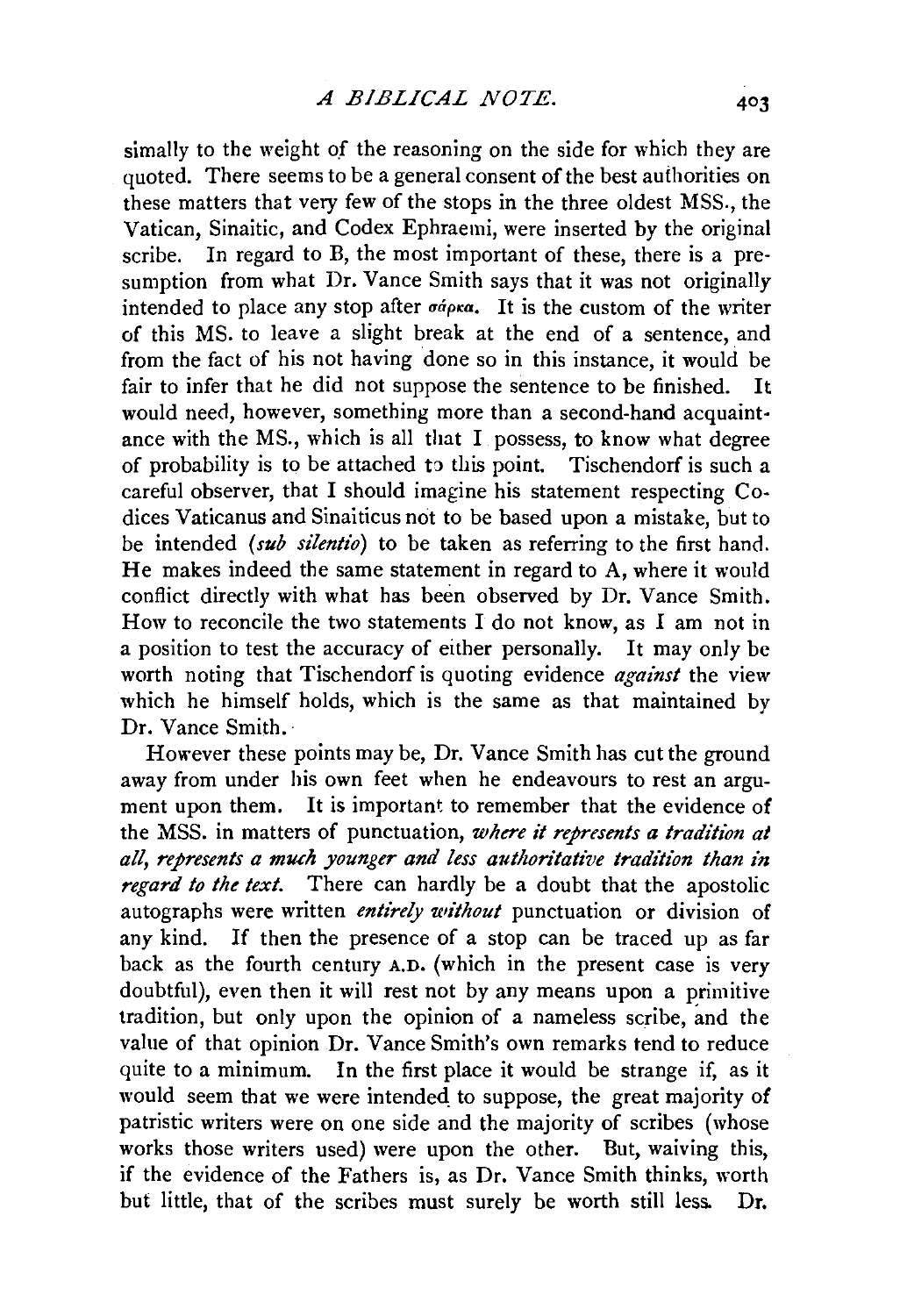Vance Smith seems to me to put too low an estimate upon the opinion of the ancient Greek commentators. No doubt they are at times uncritical, but it is often much more remarkable how finely critical they are. They knew at least what was natural, and in accordance with the idiom of the language which they themselves habitually spoke. But if the opinion of Origen, Athanasius, Theodoret, Basil, and Gregory of Nyssa may be safely "disregarded," what shall we say to that of the scribes? The two classes of evidence are precisely the same in kind, whilst that of the Commentators is immensely superior in degree. While I think, then, that Dr. Vance Smith has much underrated the great preponderance of patristic authority, I cannot see that the evidence which he has adduced as turning the scale in his favour is entitled to receive from him any real weight at all.

I hope I shall not be thought to be speaking invidiously-because I am speaking of one whom I am glad to acknowledge as my own superior on ground that I have trodden myself-when I say that more cogent reasoning in favour of Dr. Vance Smith's conclusion is to be found in a work that has only recently come under my notice, " A Commentary on the Romans," by Mr. J. A. Beet (Hodder and Stoughton,  $1877$ ). I should like to avail myself of this opportunity to recommend it to readers of THE EXPOSITOR. In spite of its unscholarly appearance (some Greek words accented, but the great majority without either accent or breathing, and the unpleasant effect of this enhanced by an unusual and tiresome system of abbreviation), and in spite of a dry and unattractive style, the work will be found to be that of a really sound, able, and original scholar, who has evidently thought much and worked long at St. Paul's Epistles. It is remarkably independent and impartial in weighing disputed passages like the above, and does so by the strict rules of philological science. It may be worth while to note in passing that Mr. Beet is corrected by Dr. Vance Smith, as he might have been by Tischendorf, in saying that the interpretation which he himself adopts " is found in *none* of the Fathers.". I may also add that I cannot quite agree with Mr. Beet in the precise nature of his estimate of the value of the patristic writings on p. 262. Nor, in fact, can I be convinced by the arguments on either side that the passage is one on which it is possible to have a very strong and decided opinion. There is much to be said on both sides, but nothing quite conclusive. w. SANDAY.